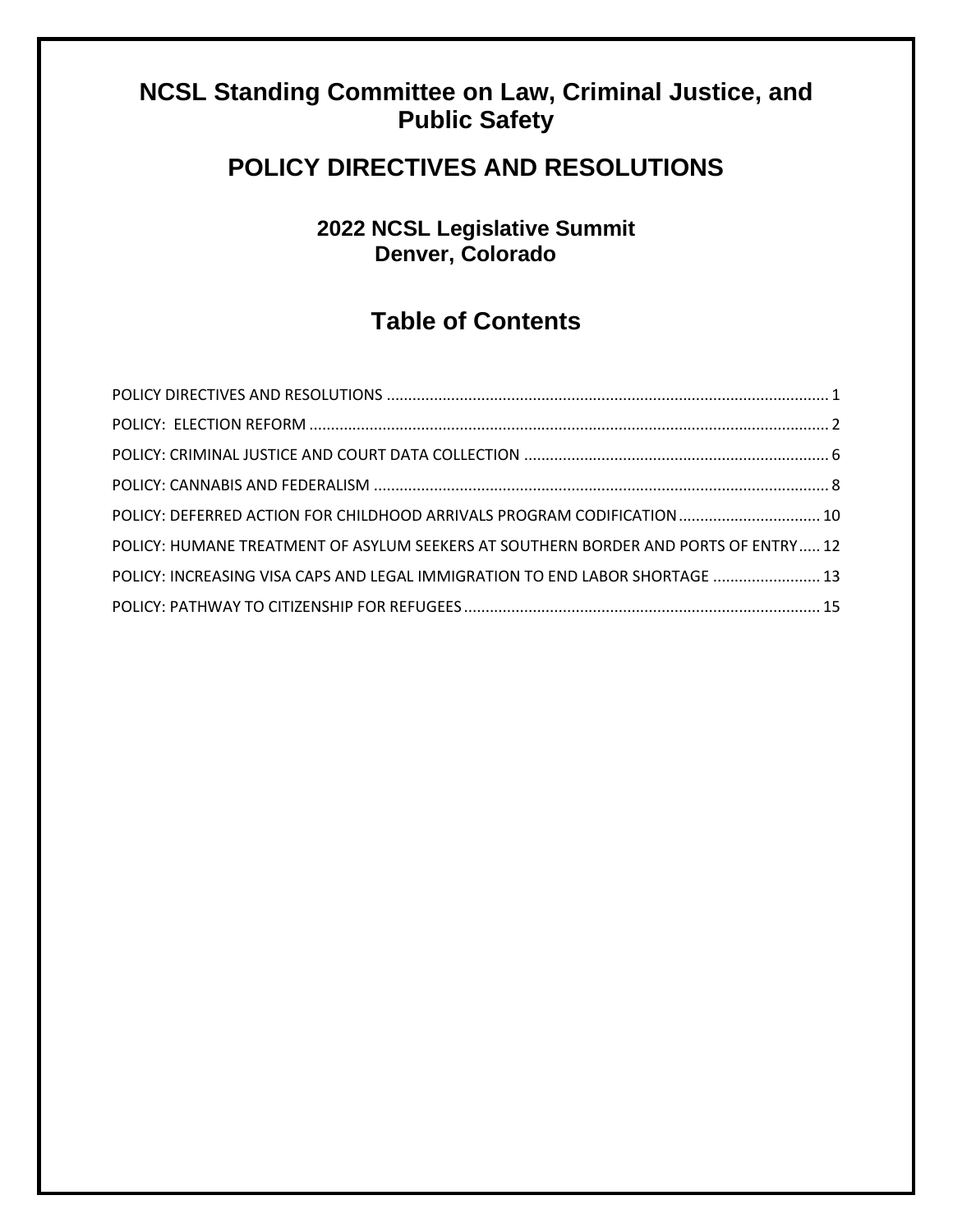#### <span id="page-1-0"></span>**POLICY: ELECTION REFORM**

#### **TYPE: DIRECTIVE**

 Debate over election policy has intensified and continues to attract national attention. Public confidence in the integrity of our elections is of utmost importance to both state and federal policymakers and is fundamental to our democracy.

 The Constitution of the United States explicitly grants state legislatures the authority to regulate the time, place, and manner of elections. Even minor changes to federal election laws and policy affects states. Consequently, state legislatures must be equal partners with Congress when considering any potential election legislation.

 As the organization representing state legislatures, National Conference of State Legislatures (NCSL) stands ready to partner with federal officials to develop appropriate federal legislation and/or regulations that respect state sovereignty.

 NCSL encourages the fiscally responsible appropriation of federal funds to supplement the resources already allocated by state and local governments for the purposes of:

- 
- 20 Facilitating voter registration, maintenance, and accuracy of voter rolls;
- 21 Improving ballot design and accessibility;
- 22 Modernizing election equipment and systems;
- Providing training and educational opportunities for election personnel;
- Protecting equal access to the right to vote; and
- Enhancing the security of election procedures.

 NCSL opposes any federal election mandates with insufficient federal funding or that preempt the authority granted to state legislatures by the U.S. Constitution.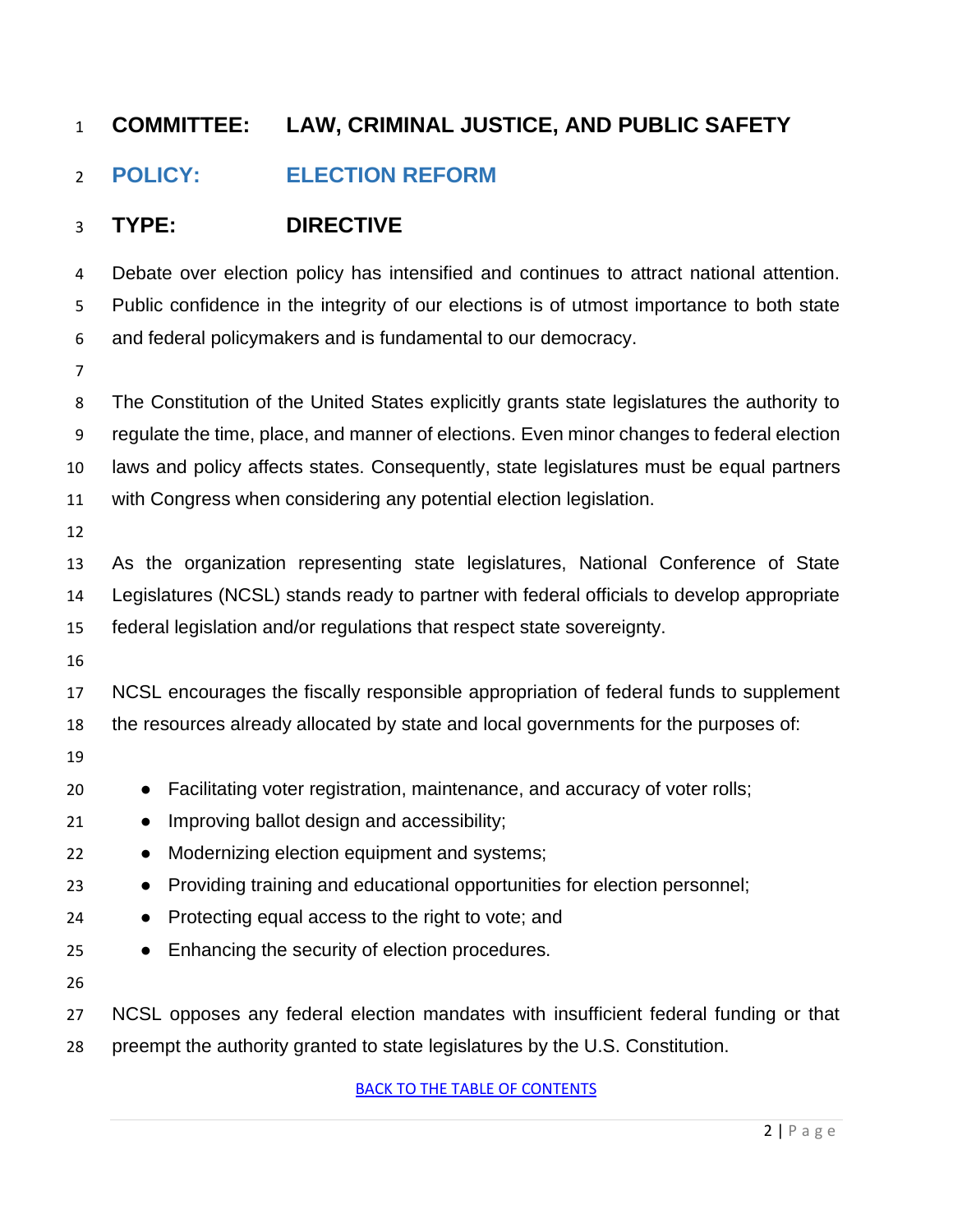[BACK TO THE TABLE OF CONTENTS](#page-0-1) Congressionally mandated changes in election processes necessarily will impact state and local elections. State law controls the processes and the administration of matters pertaining to federal, state, and local elections. It logically follows that NCSL, as the national voice of the various state legislatures, should be at the center of this national debate. NCSL reaffirms its commitment to the Voting Rights Act of 1965 and all other civil rights legislation that ensures a person's right to vote. Given the states' responsibility to conduct fair and accurate elections, NCSL maintains that it must be an equal partner with Congress or any federal agency or commission charged with regulating or establishing elections guidelines because even minor 41 changes to federal election laws and policy will impact states in varying degrees. NCSL 42 supports working in partnership with federal officials to ensure that federal election 43 reform efforts do not unnecessarily preempt existing state policy. In this respect, NCSL believes that federal legislation and guidance documents that affect the states should be drafted with substantial input from those who would be responsible for their implementation. Federal legislation or guidance impacting state election policies or procedures should not curtail state innovation and NCSL believes that federal legislation should include reasonable timeframes for implementing state and local programs. In light of nation state actors' efforts to probe state elections systems, NCSL urges congress and the administration to partner with states on cybersecurity to ensure elections remain fair, accurate, and free from foreign interference. NCSL acknowledges that public confidence in the election process is of utmost importance to state legislators. Therefore, NCSL opposes any federally mandated elections standards that are either not accompanied by sufficient federal funding or are preemptive of sound, constitutional state policies and procedures. NCSL believes that such funding should be based on broad principles and supports a federal grant formula

NCSL acknowledges that a national debate on election reform continues and that any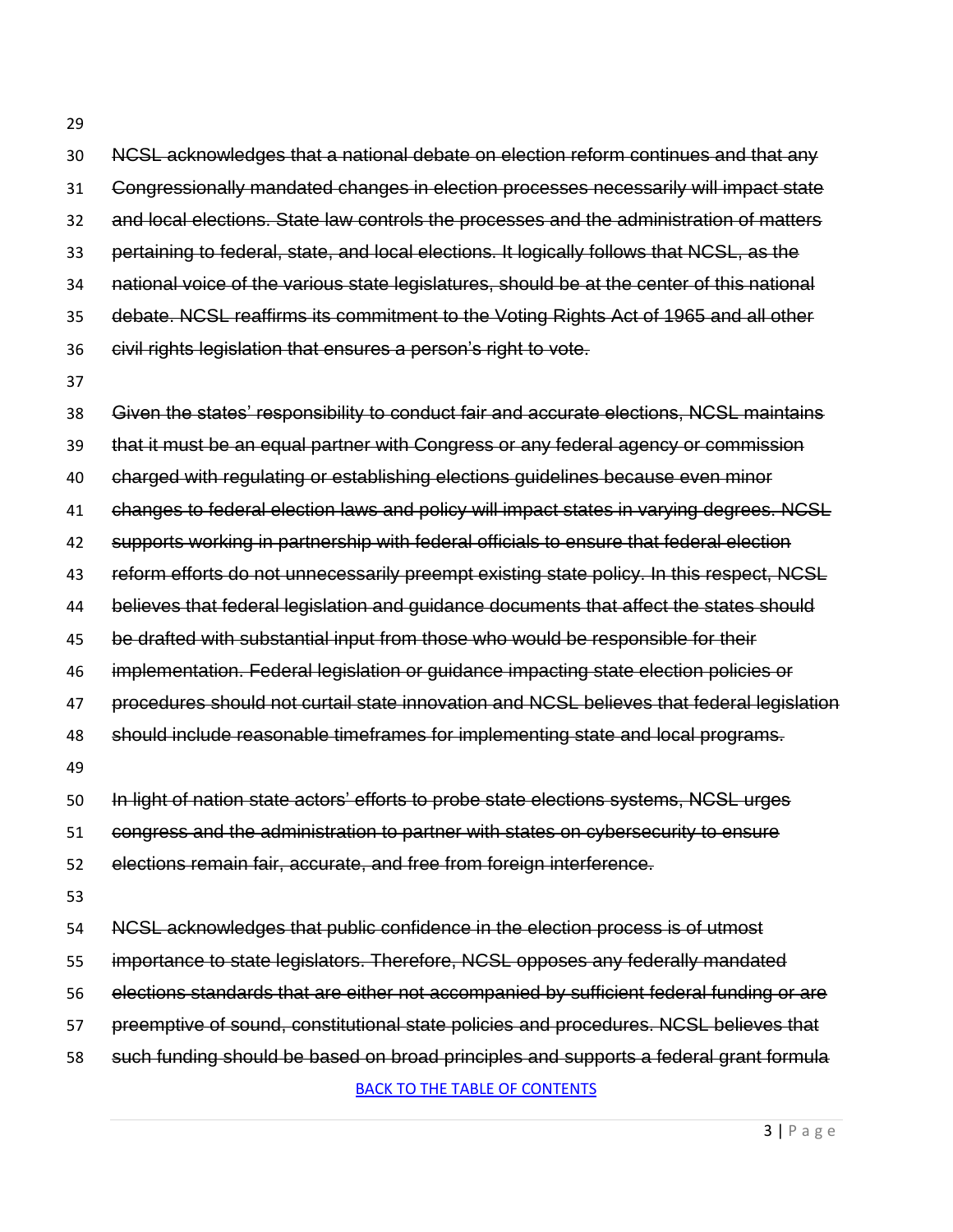- which awards money to states for broad-based purposes dealing with elections
- including cybersecurity and opposes any funding mechanism, which seeks to mandate
- specific requirements on the states.
- 
- In the specific area of cybersecurity, federal support of state actions is now required. In
- 2002 when HAVA was enacted, cybersecurity was a virtually unknown concern. Now it
- is paramount, and states do not have the resources or capacity to protect against cyber
- interference in election systems without federal assistance. Federal assistance must
- include accurate and timely communications to states about threats and known cyber
- events as well as sufficient federal funding. Therefore, NCSL supports additional federal
- formula grant funding to states for the following broad purposes:
- 
- 71 Improving the accuracy and security of election procedures and vote counts;
- Improving election technology, systems and ballot design;
- Facilitating states' processes for voter registration, verification and maintenance of voter
- rolls;
- Educating citizens on representative democracy and election processes and systems;
- Providing greater access to states' voter registration programs and polling places
- especially for rural and disabled voters; and
- Providing training and education opportunities for elections personnel.
- NCSL recognizes the functions of the Election Assistance Commission (EAC) are
- important to the development of election equipment standards, dissemination of
- 81 election-related statistics and information, and states benefit from the EAC's skilled
- 82 expertise in these areas. NCSL supports the structure and purpose of the EAC.
- 
- Continuity of Congress
- 85 NCSL acknowledges the possibility that a catastrophic national emergency may render
- 86 the U.S. House of Representatives unable to conduct the business of the country due to
- 87 the death or permanent incapacitation of more than 100 of its members. Periodically,
- Congress introduces legislation that proposes a national uniform special elections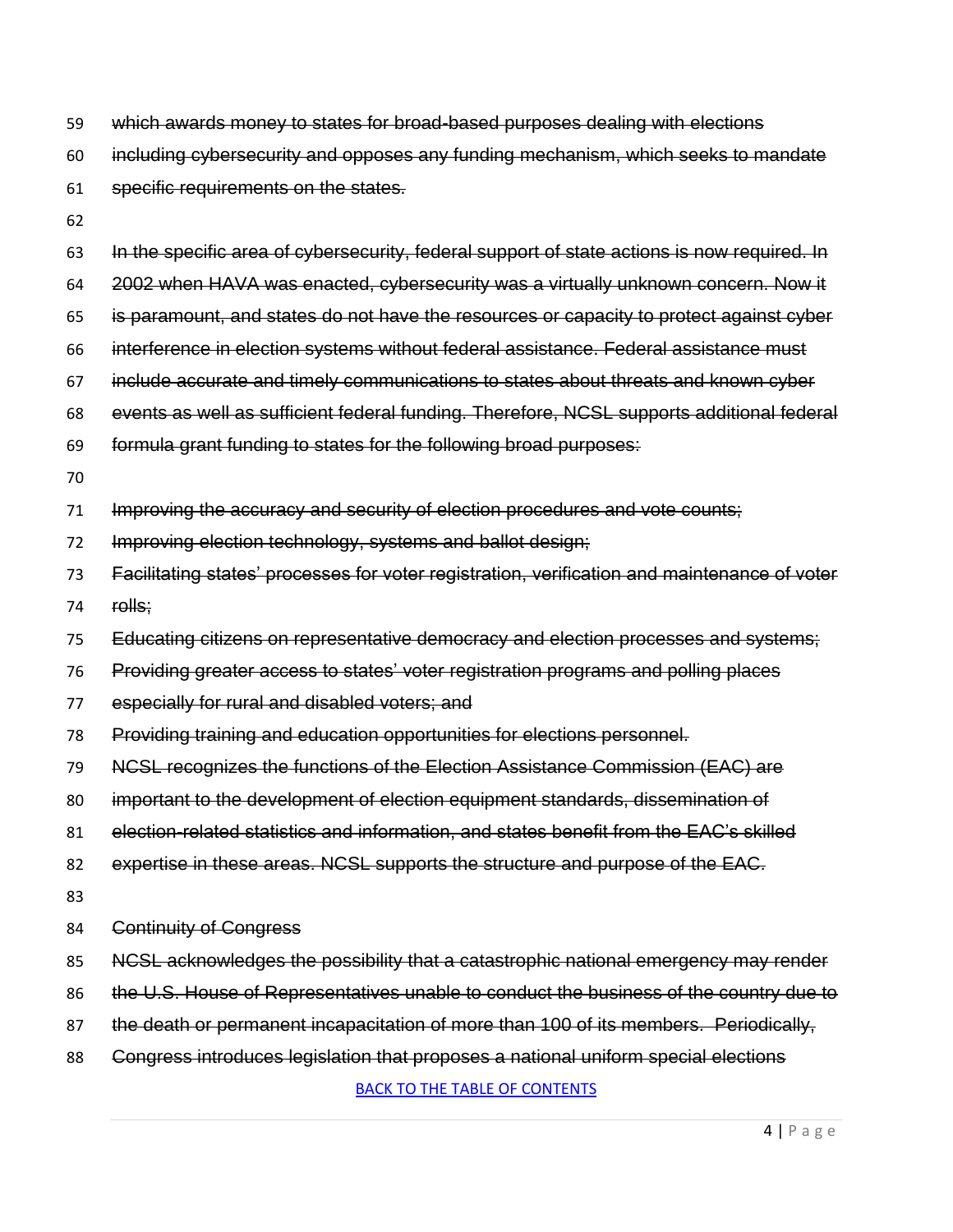- 89 process containing federal mandates for the timing of such elections without taking into
- 90 account state laws and procedures for conducting special elections. Special elections
- 91 have traditionally been a state responsibility that does not warrant federal intervention
- 92 and all states have a special elections process in place that is procedurally best for that
- 93 state. Therefore, NCSL supports federal legislation that allows for state flexibility with
- 94 respect to the timing of and other rules governing special elections and opposes federal
- 95 legislation that would preempt state laws governing special elections outright.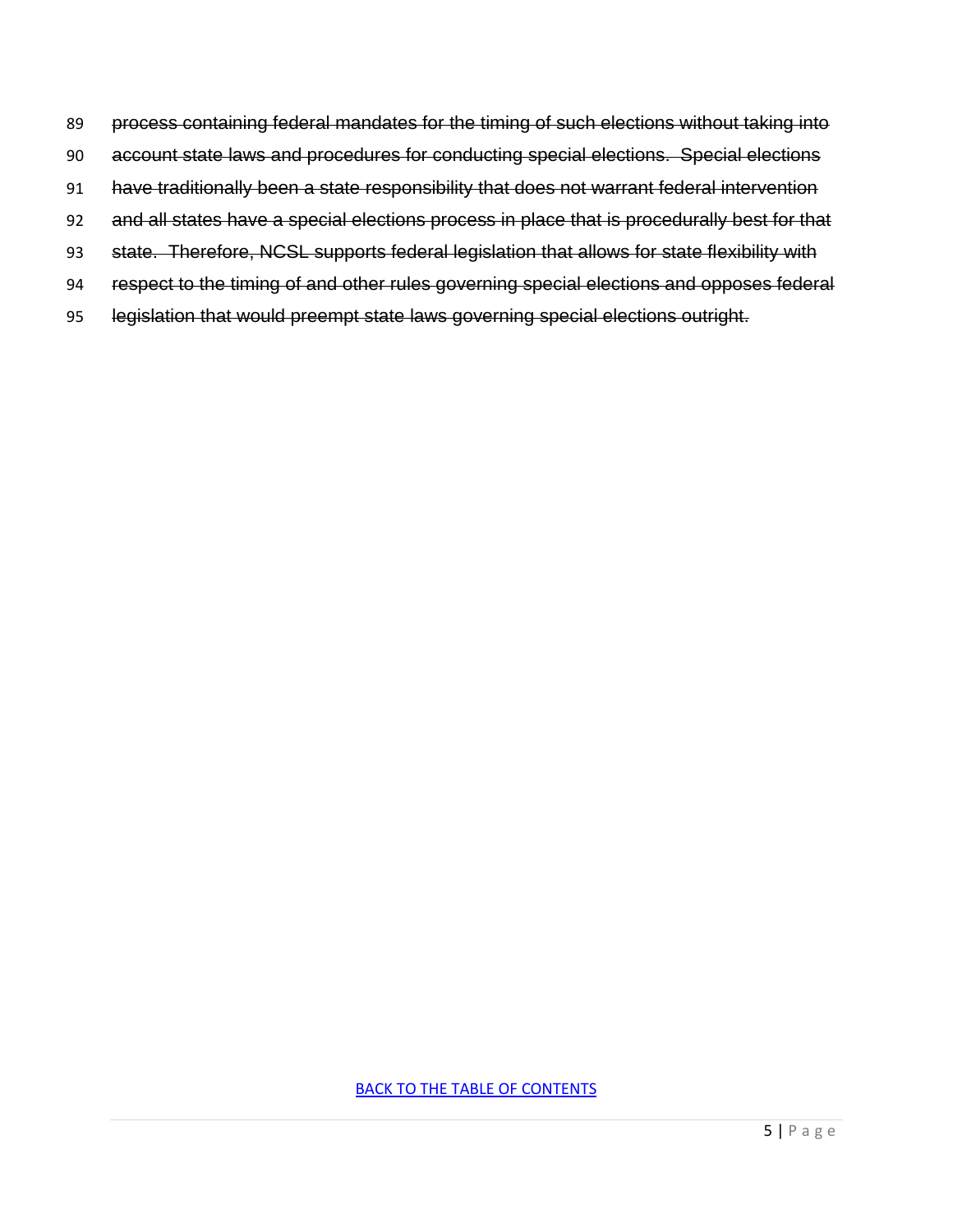## <span id="page-5-0"></span>**POLICY: CRIMINAL JUSTICE AND COURT DATA COLLECTION**

#### **TYPE: DIRECTIVE (NEW)**

 State legislators recognize that data collection and related infrastructure in the criminal justice field, including the ability to track and understand information about the people who go through state criminal justice systems, is an important component for state legislatures when making policy decisions and allocating state resources to their criminal justice, juvenile justice, and court systems.

 Any efforts undertaken by the federal government to consult on, collect or distribute criminal justice, juvenile justice, or court data should not infringe on state transparency, privacy, and data collection laws, however states could benefit from consultation with the U.S. Department of Justice regarding options for data collection and strategies for streamlining state practices to collect the best and most comprehensive information. Similarly, the federal government can assist states through federal grants that support state data infrastructure and collection.

 The federal government is in the best position to urge collection and distribution of state criminal justice, juvenile justice, and court data that can be used for cross state comparison. States should be able to provide input to the U.S. Department of Justice on the data that is the most useful and ideas on how data collection can be improved and released timely.

 The National Conference of State Legislatures supports efforts by the U.S. Department of Justice for collection of criminal justice, juvenile justice, and court data that is useful for cross-state comparison in the least burdensome manner possible and dissemination of the data in a timely and useful manner. The National Conference of State Legislatures also urges U.S. Department of Justice to provide funding for and technical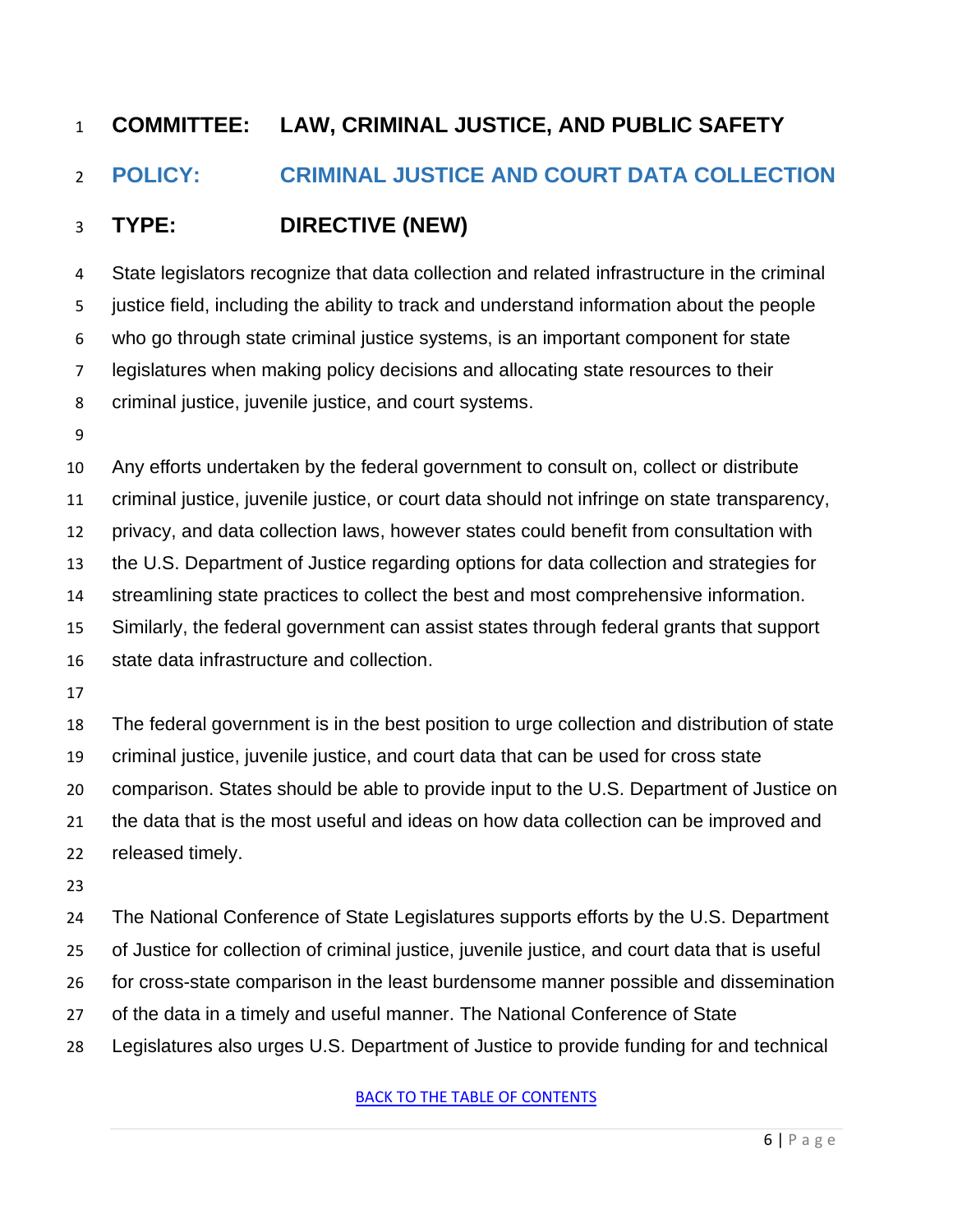- assistance to states, localities, criminal and juvenile justice agencies, and courts for
- data collection and infrastructure.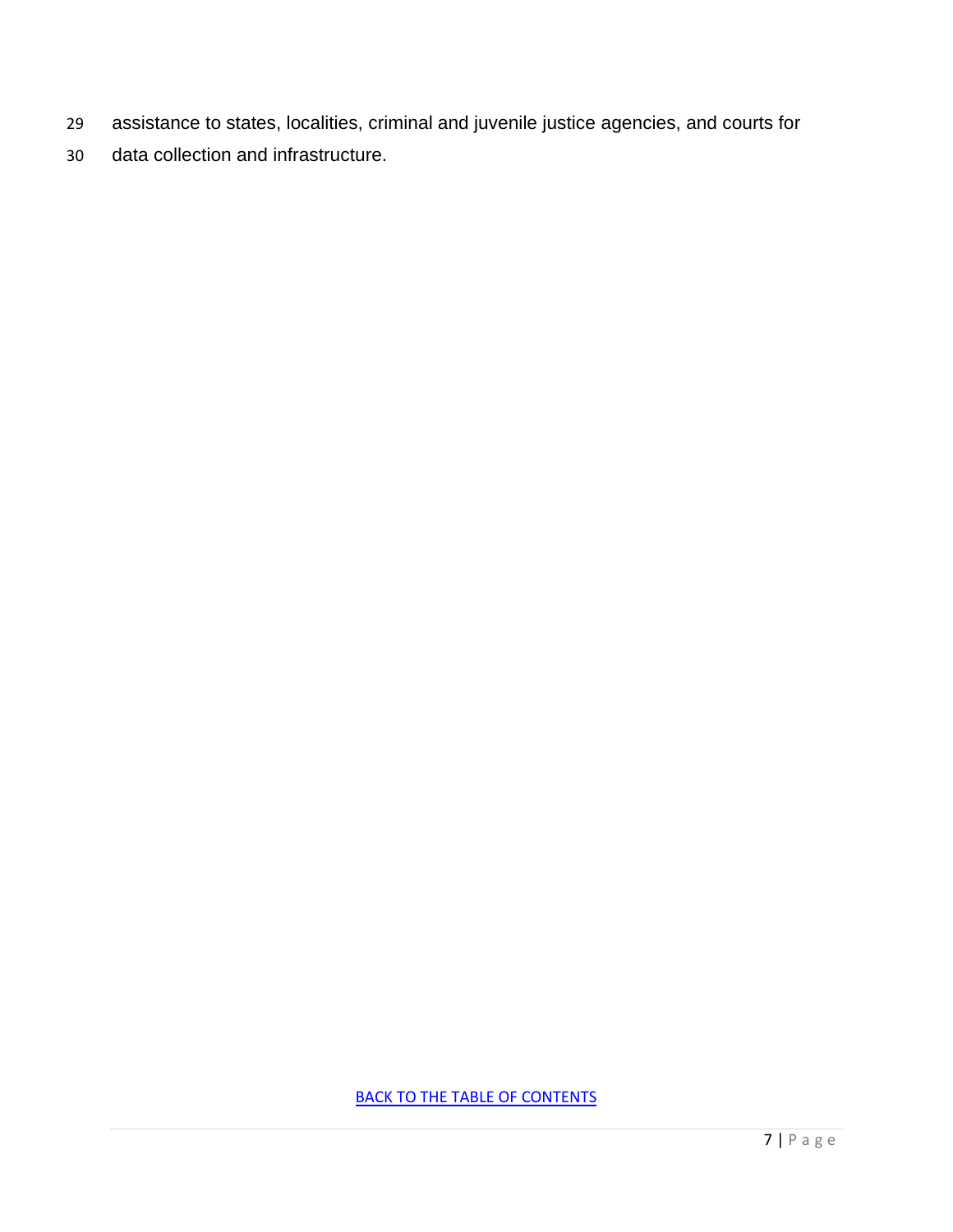#### <span id="page-7-0"></span>**POLICY: CANNABIS AND FEDERALISM**

#### **TYPE: DIRECTIVE**

 The National Conference of State Legislatures (NCSL) maintains that the federal government should respect state decisions to regulate cannabis, including hemp in non- FDA approved cannabis products. NCSL recognizes that its members have differing views on how to treat *cannabis* in their states and believes that states and localities should be able to set whatever policies work best to improve the public safety, health, and economic development of their communities. NCSL believes that federal laws, including the Controlled Substances Act (CSA), should be amended to remove cannabis (marijuana) and cannabis derivatives from the 12 Controlled Substance Schedules and explicitly allow states to set their own cannabis policies without federal interference and urges the administration not to undermine state cannabis policies. Where states have authorized cannabis production, distribution, and possession by establishing an effective regulatory scheme, the administration should direct federal prosecutors to respect state cannabis laws when exercising discretion around enforcement. NCSL maintains that, until cannabis is federally de-scheduled, the administration should prioritize its enforcement actions against criminal enterprises engaged in illicit cannabis production and sale, and not against citizens who are compliant with state cannabis laws. Furthermore, NCSL urges Congress to prohibit the administration from using federal funds to enforce the CSA in a manner inconsistent with these enforcement priorities.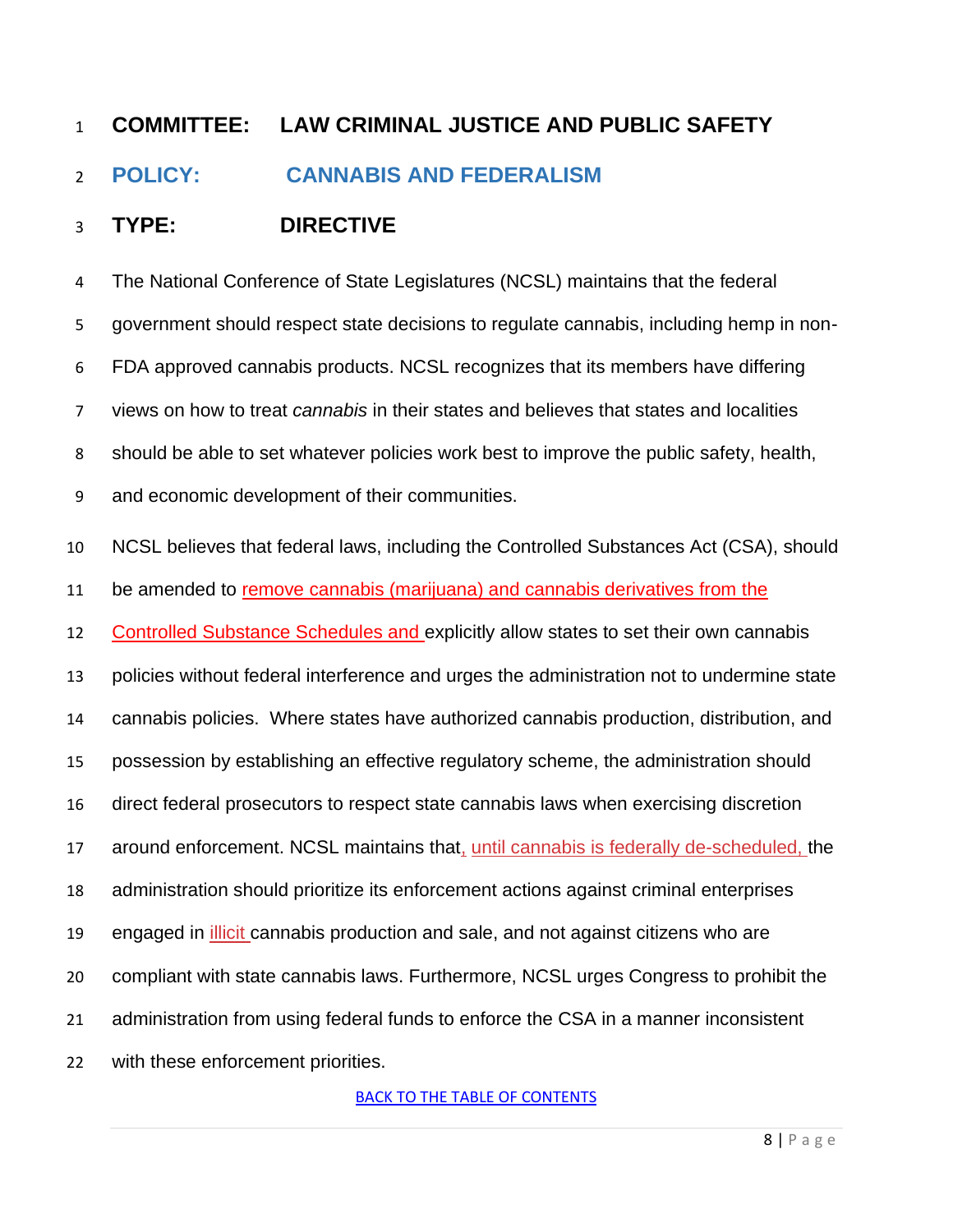- Under federal law, cannabis businesses in states that have legalized the sale of
- cannabis are unable to utilize the country's banking system, forcing them to operate as
- primarily cash-only entities. This reliance on cash makes cannabis businesses prime
- targets for theft, burglary, armed robbery, and other property crimes. NCSL urges
- Congress to pass legislation allowing financial institutions to provide banking services to
- legitimate state authorized cannabis-related businesses.
- The National Academies of Sciences, Engineering, and Medicine identified challenges
- and barriers in conducting cannabis research in a 2017 report: *The Health Effects of*
- *Cannabis and Cannabinoids*. NCSL urges Congress and the administration to address
- the challenges and barriers identified in this report. NCSL believes that it is especially
- important that Congress and the administration provide researchers access to cannabis
- in the quantity, quality, and type necessary to research the health effects of cannabis
- use and that adequate funding sources are made available to support cannabis and
- cannabinoid research that explores the health benefits and risks of cannabis use.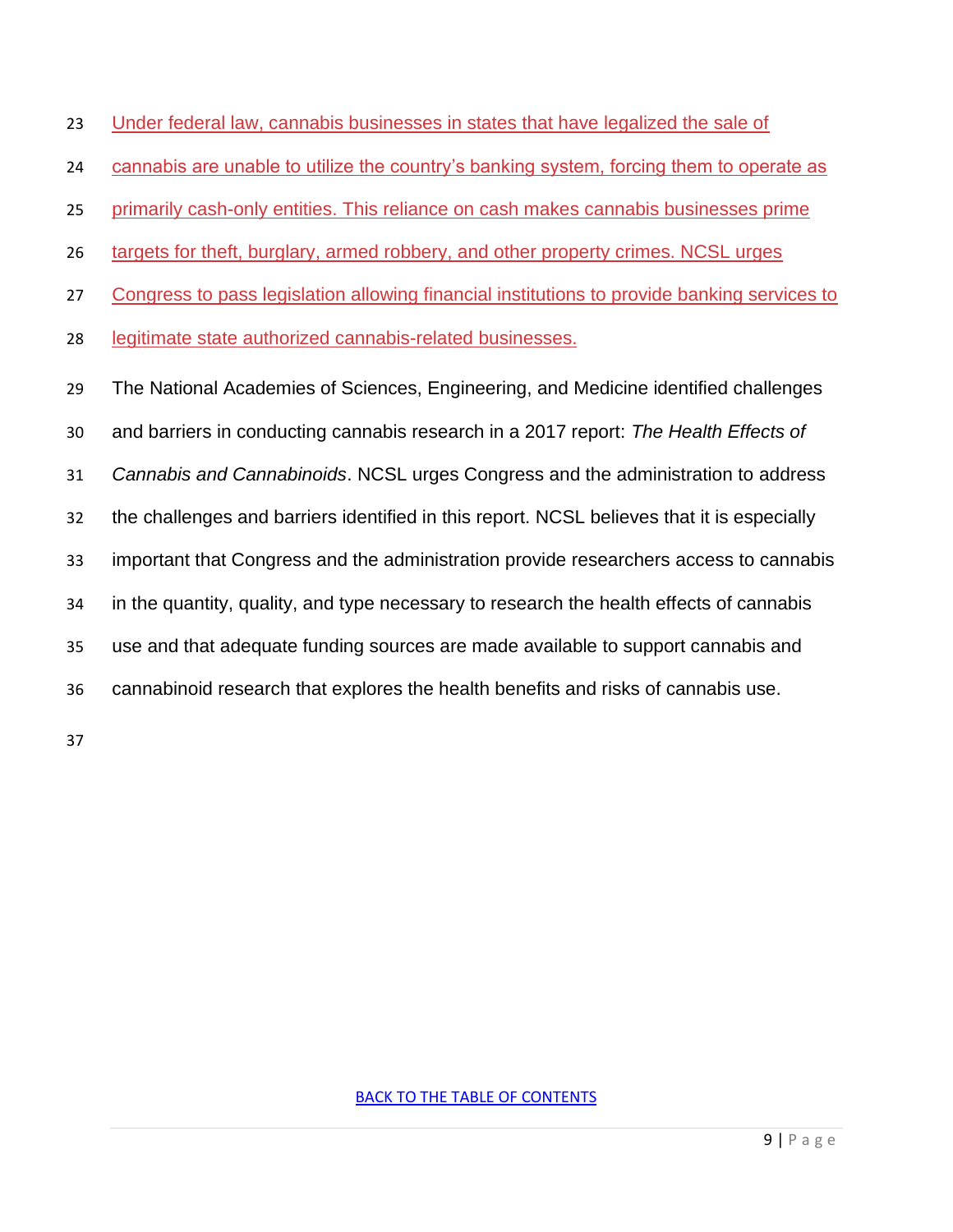<span id="page-9-0"></span> **POLICY: DEFERRED ACTION FOR CHILDHOOD ARRIVALS PROGRAM CODIFICATION**

#### **TYPE: RESOLUTION (NEW)**

[BACK TO THE TABLE OF CONTENTS](#page-0-1) **WHEREAS,** the Deferred Action for Childhood Arrivals (DACA) program, established by executive order in 2012, safeguarded individuals who applied for protection under the program from deportation. These individuals entered the country under the age of 16 prior to June 15, 2012, have continuously resided in the United States since 2007, have no prior serious criminal history, and have either served in the United States Armed Forces, completed, or are currently enrolled in high school or a GED program; and **WHEREAS**, Dreamers are a broader category of young people who entered the United States as children but have not yet applied for or received DACA program protections. Both Dreamers and DACA recipients are most familiar with and loyal to the United States, not their birth country; and **WHEREAS**, These young immigrants are hardworking and educated individuals who are tax paying members of the American workforce, annually contributing about \$5.7 billion in federal taxes and \$3.1 billion in state and local taxes according to the Center for American Progress; and **WHEREAS**, DACA has been subject to near constant litigation in the federal court system regarding the constitutionality of the program. Congress has failed to pass legislation addressing this population causing instability that forces Dreamers and 22 DACA recipients to live in fear of someday being arrested and deported to a country which, in many cases, they do not remember living in; and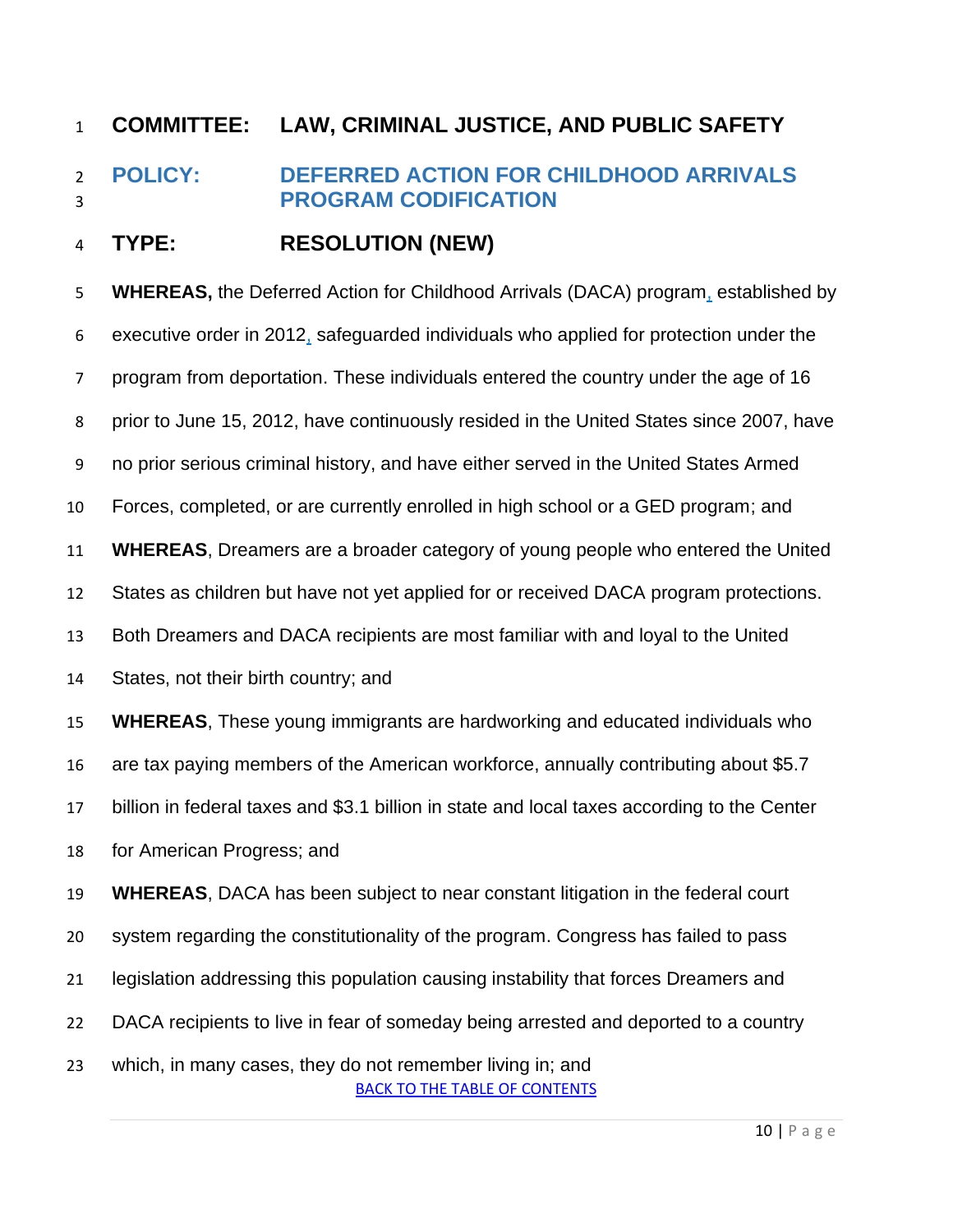- **NOW, THEREFORE, BE IT RESOLVED**, the National Conference of State Legislatures
- urges Congress to pass a stand-alone piece of legislation that ensures that Dreamers
- and DACA recipients are allowed to reside in the United States without fear of
- deportation or persecution.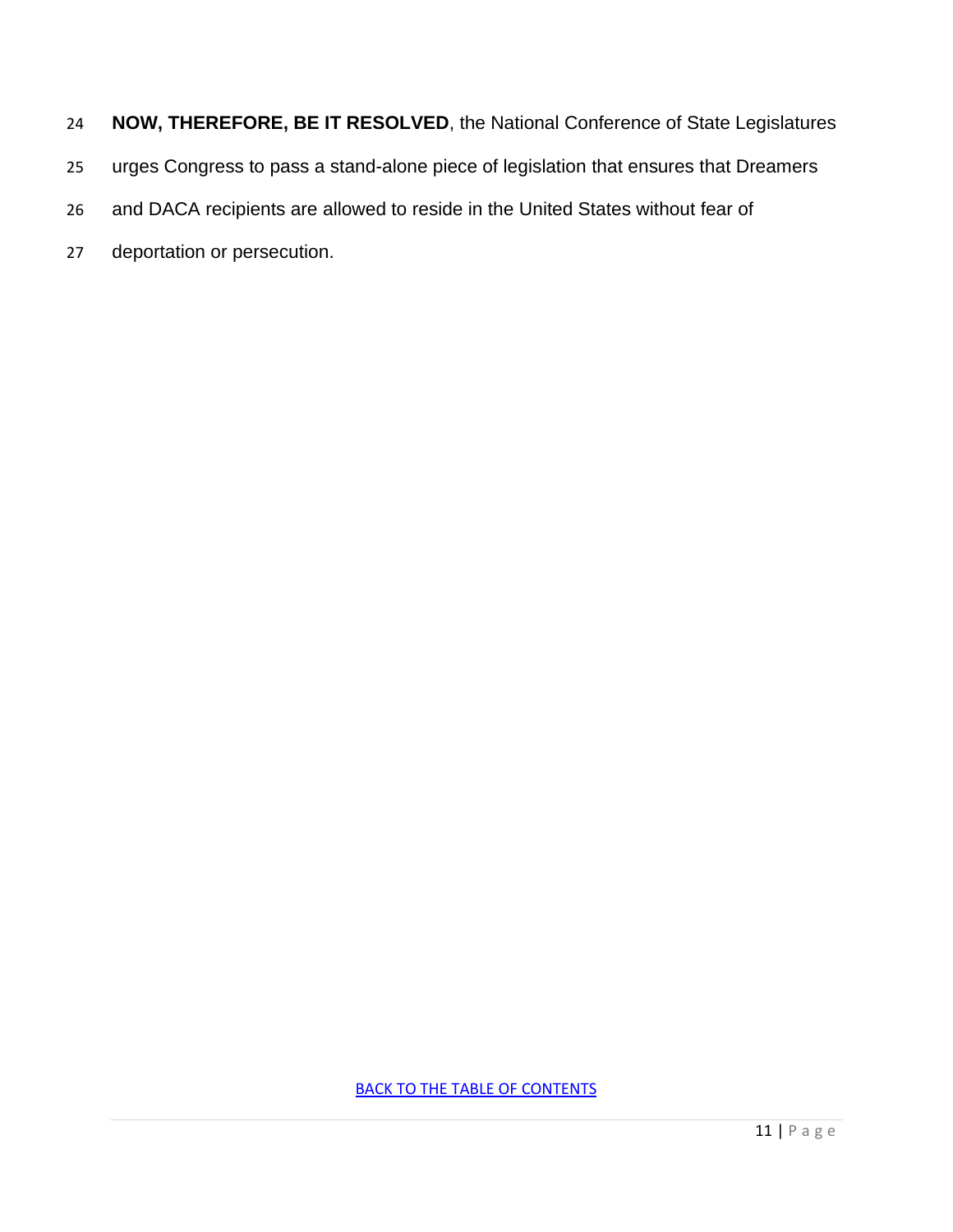<span id="page-11-0"></span> **POLICY: HUMANE TREATMENT OF ASYLUM SEEKERS AT SOUTHERN BORDER AND PORTS OF ENTRY**

#### **TYPE: RESOLUTION (NEW)**

- **WHEREAS**, the United States has a vested interest in securing its borders; and
- **WHEREAS**, promoting legal immigration is paramount to the prosperity of the United
- States; and
- **WHEREAS**, the right to seek and enjoy asylum from persecution is a commonly
- accepted human right in the international community that the United States upholds;
- and
- **NOW, THEREFORE, BE IT RESOLVED**, the National Conference of State Legislatures
- urges Congress and the Administration to invest in procedural and technological
- improvements to its ports of entry and judicial system in order to facilitate a safe,
- efficient, timely, and humane immigration process for asylum seekers.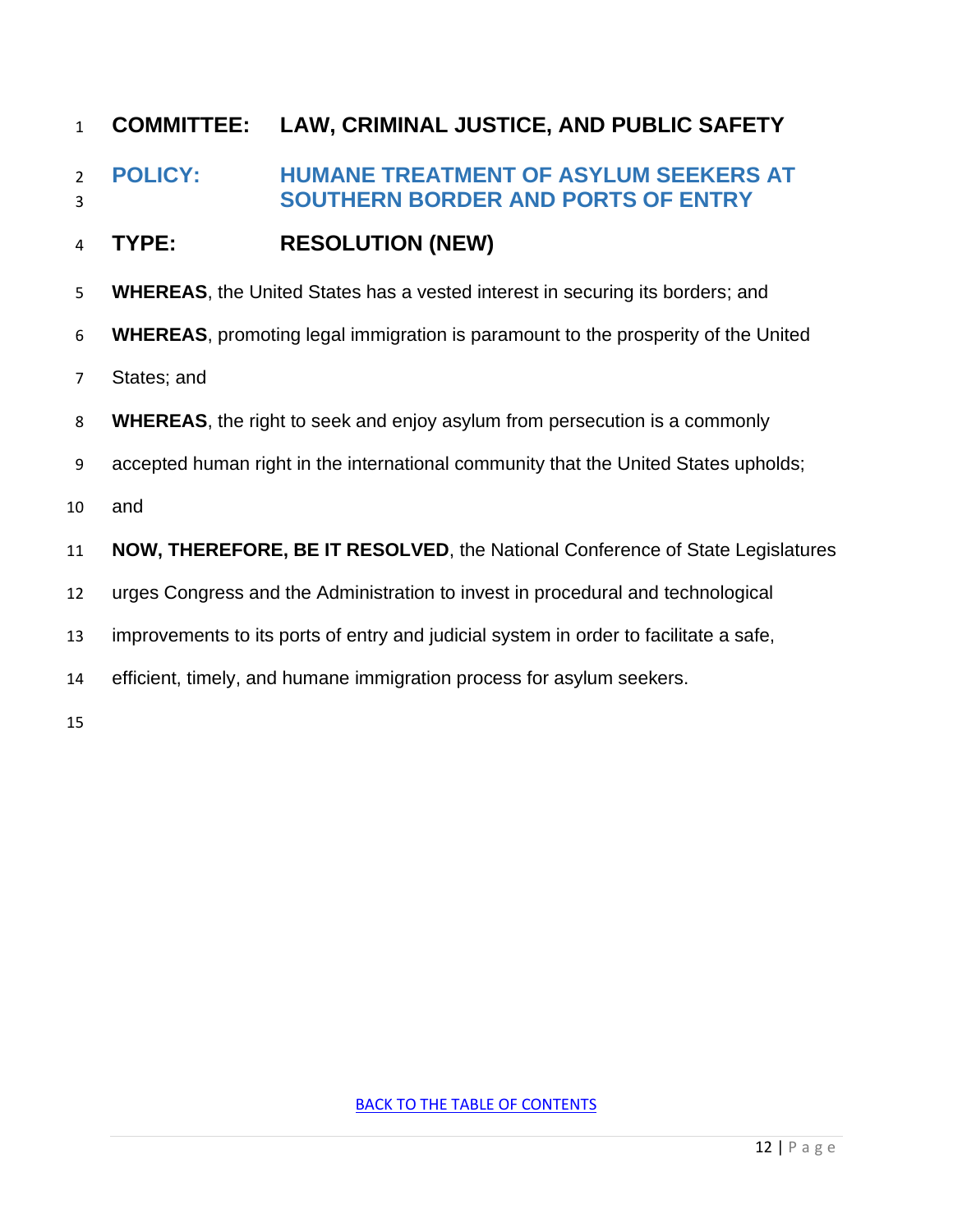<span id="page-12-0"></span> **POLICY: INCREASING VISA CAPS AND LEGAL IMMIGRATION TO END LABOR SHORTAGE**

#### **TYPE: RESOLUTION**

- **WHEREAS**, there is currently a labor shortage in key U.S. industries and increased
- cultural and ethnic diversity is a recognized benefit to our society; and
- **WHEREAS**, the pandemic highlighted the need for a diverse and robust workforce able
- to withstand shocks and unforeseen circumstances, particularly in industries such as
- healthcare, manufacturing, agriculture, education, and trade industries that continue to
- experience shortages, amounting in total to over 10 million unfilled jobs; and
- **WHEREAS,** immigrants tend to be of optimal working age and eager to find
- employment; and
- **WHEREAS**, employment-based visa holders are non-citizen workers that complement
- U.S. workers and help to fill labor gaps in critical industries; and
- **WHEREAS**, employment-based visa holders benefit the country not only with their
- gainful employment but also by contributing to the tax base, as they pay federal, state,
- Social Security, and Medicare taxes proportional to their wages; and
- **WHEREAS**, according to the United States Department of State, permanent
- employment-based immigration is statutorily limited to 140,000 principals and
- dependents annually. To illustrate the low number of visas available in certain sectors,
- the number of H-2B visas is statutorily limited to 66,000, and the number of H-1B visas
- is limited to 65,000 with an additional 20,000 visas available for those with a master's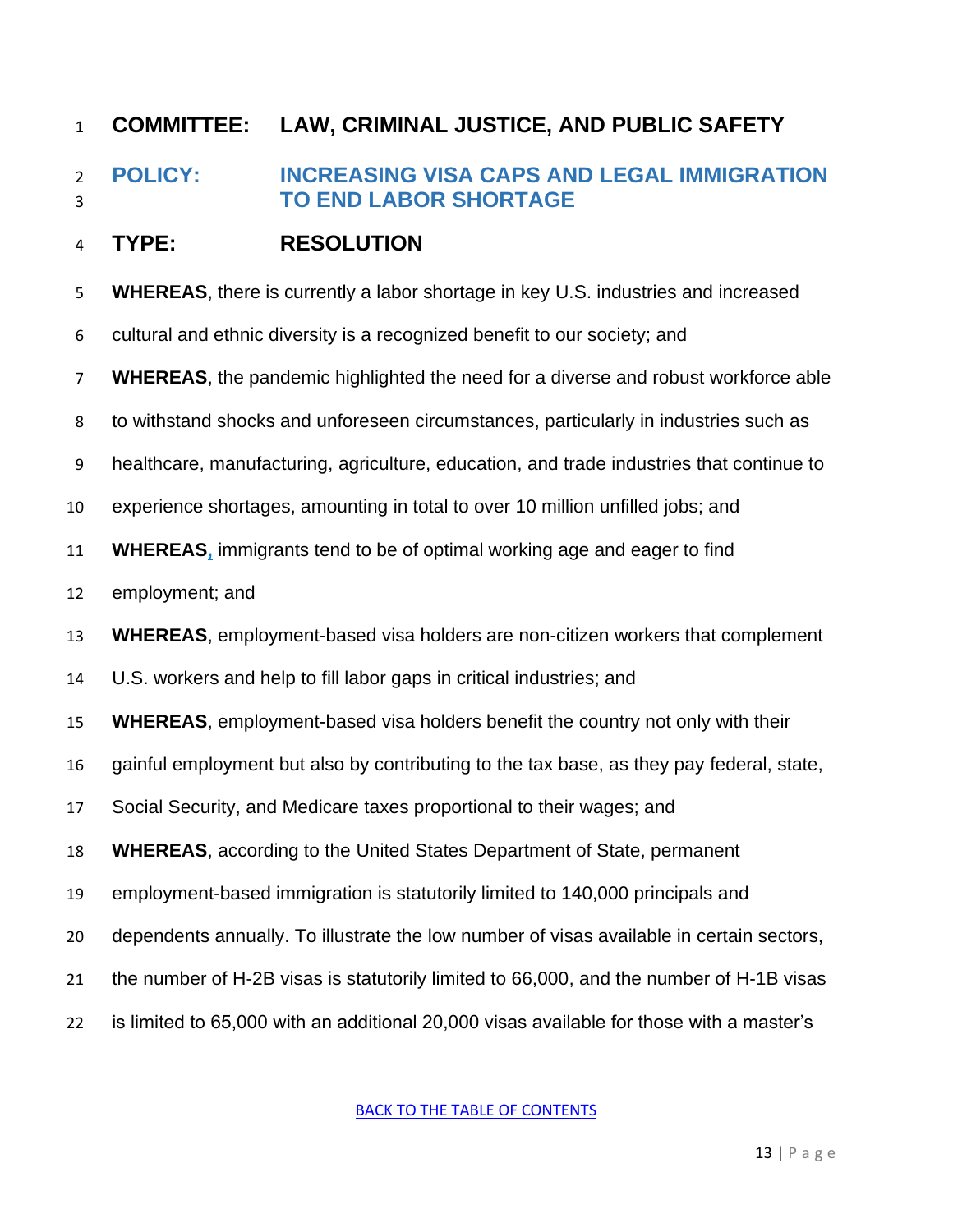- degree or doctorate. There are countless other industries with statutory visa caps that
- are not commensurate with workforce needs; and
- **WHEREAS**, these visa caps are often met within the first few months of each year; and
- **WHEREAS**, many visa recipients must reapply yearly and these applications can be
- lengthy and burdensome; and
- **NOW, THEREFORE, BE IT RESOLVED**, the National Conference of State Legislatures
- urges Congress to significantly increase the statutory visa caps and simplify the
- application and reapplication processes to allow employment-based visa recipients to
- easily maintain their visa status; and
- **LET IT BE FURTHER RESOLVED**, the National Conference of State Legislatures
- urges Congress and the Administration to create legal pathways to immigration and
- streamline the process for immigration into our country in order to fortify the labor
- market and achieve economic prosperity.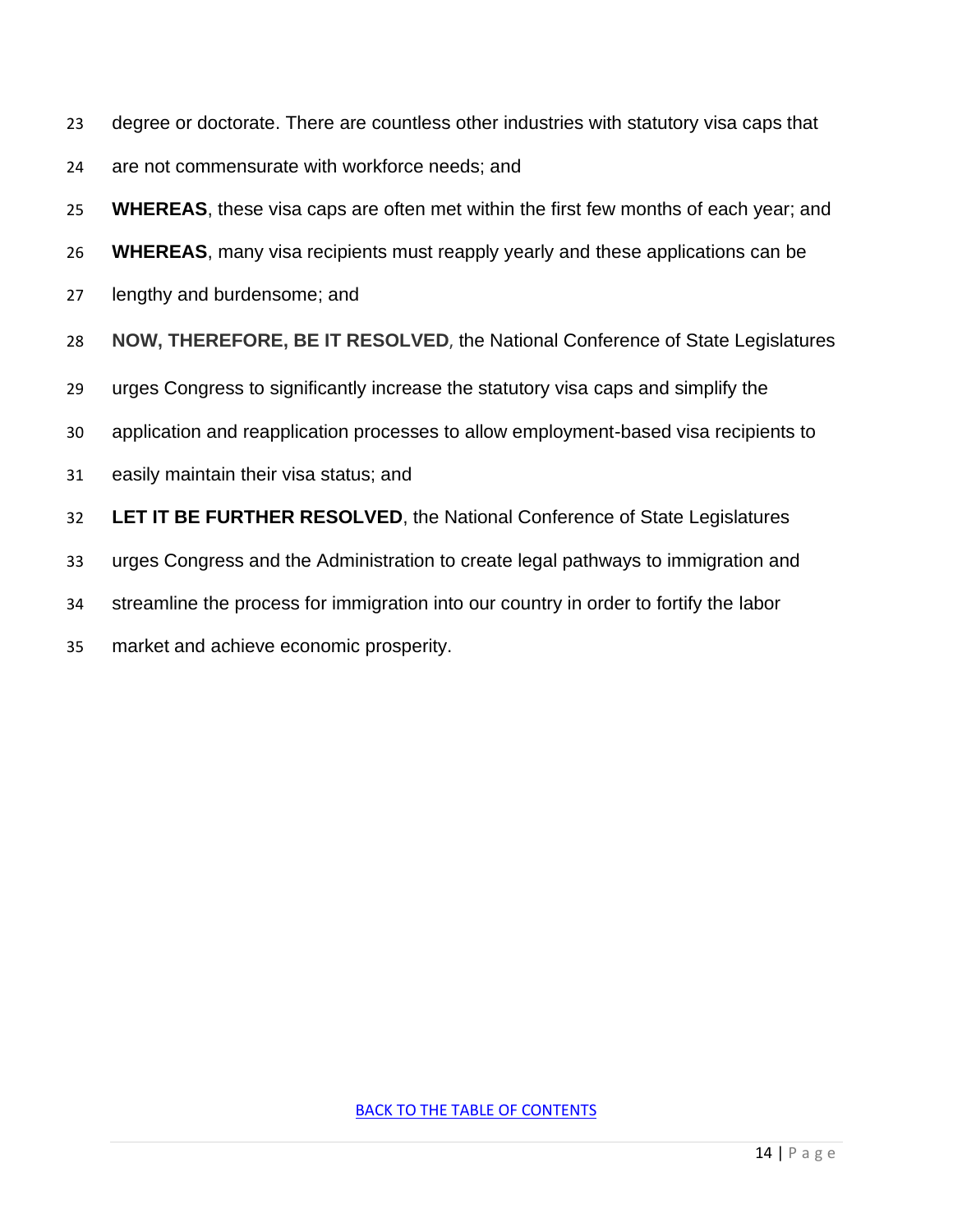<span id="page-14-0"></span>**POLICY: PATHWAY TO CITIZENSHIP FOR REFUGEES**

#### **TYPE: RESOLUTION (NEW)**

- **WHEREAS**, Temporary Protected Status (TPS) is a crucial designation that allows
- those whose home countries have been ravaged by natural disasters and war to gain
- lawful entry and temporary residency in the United States; and
- **WHEREAS**, violence and instability in Afghanistan, Yemen, Ukraine, Myanmar, Syria,
- and many other regions worldwide have created a global refugee population of over 30
- million people, half of them being children according to the United Nations High
- Commissioner for Refugees; and
- **WHEREAS**, nationals from 13 countries are currently eligible to apply for TPS in the
- United States through the stringent and thorough application process, consisting of
- background checks and application fees; and
- **WHEREAS**, the majority of TPS holders have resided in the country for over a decade;

and

- **WHEREAS**, the Center for Migration Studies reports TPS holders have labor
- participation rates of over 80% and are thus beneficial to the economy, projected to
- contribute \$164 billion to the economy over the next decade; and
- **WHEREAS**, TPS recipients often do not have a clear pathway to citizenship. Those who
- have resided in the United States for long periods of time and have built a life for
- themselves in the country would face an uncertain future. Pursuant to *Sanchez v.*
- *Mayorkas,* the Supreme Court held that TPS recipients who entered the US without